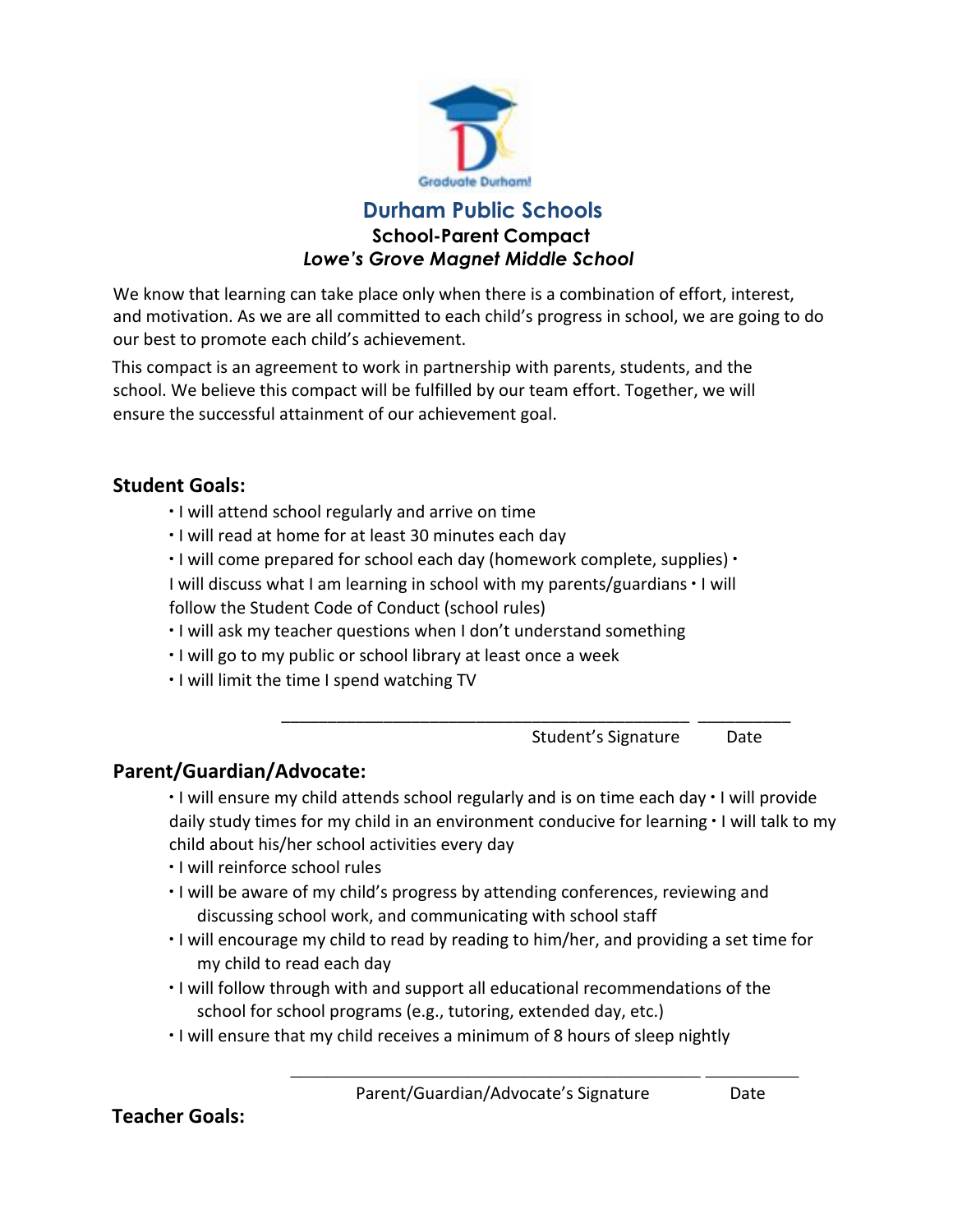- ∙ I will provide motivating and interesting learning experiences in their classroom that builds self-esteem and academic knowledge
- ∙ I will maintain high expectations for myself and the students
- ∙ I will explain expectations, instructional goals, and grading systems to students and parents
- ∙ I will explain and enforce the expectations and rules to the students and his/her parents/guardians

∙ I will implement techniques and materials that work best for each child ∙ I will participate in ongoing staff development to remain competent and well trained ∙ I will provide reports to parents on their child's progress

∙ I will provide opportunities for parents to volunteer and participate in their child's class

Teacher's Signature Date

## **Administrator Goals:**

∙ I will ensure our teachers deliver a high quality, well-articulated curriculum ∙ I will provide a learning environment that is nurturing, mutually respectful, and inclusive of appropriate materials/resources

∙ I will keep you (parent/guardian and student) informed of academic achievement ∙ I will support the partnership between parents, students, staff, and communities

> \_\_\_\_\_\_\_\_\_\_\_\_\_\_\_\_\_\_\_\_\_\_\_\_\_\_\_\_\_\_\_\_\_\_\_\_ \_\_\_\_\_\_\_\_\_\_ Principal/Assistant Principal's Signature Date

> \_\_\_\_\_\_\_\_\_\_\_\_\_\_\_\_\_\_\_\_\_\_\_\_\_\_\_\_\_\_\_\_\_\_\_\_ \_\_\_\_\_\_\_\_\_\_

# **Student Achievement Goal**

Lowe's Grove Magnet School goal is to see performing at or above grade level (as measured by the North Carolina End-of-Grade tests) in mathematics and reading. To accomplish this, it is critical that (1) the student attends school on time and prepared for school each day during the school year, and (2) parents attend all parent/teacher conferences and follow through with educational recommendations.

| Parent/Guardian's Signature | Date: |
|-----------------------------|-------|
| Teacher's Signature         | Date: |
| Principal's Signature       | Date: |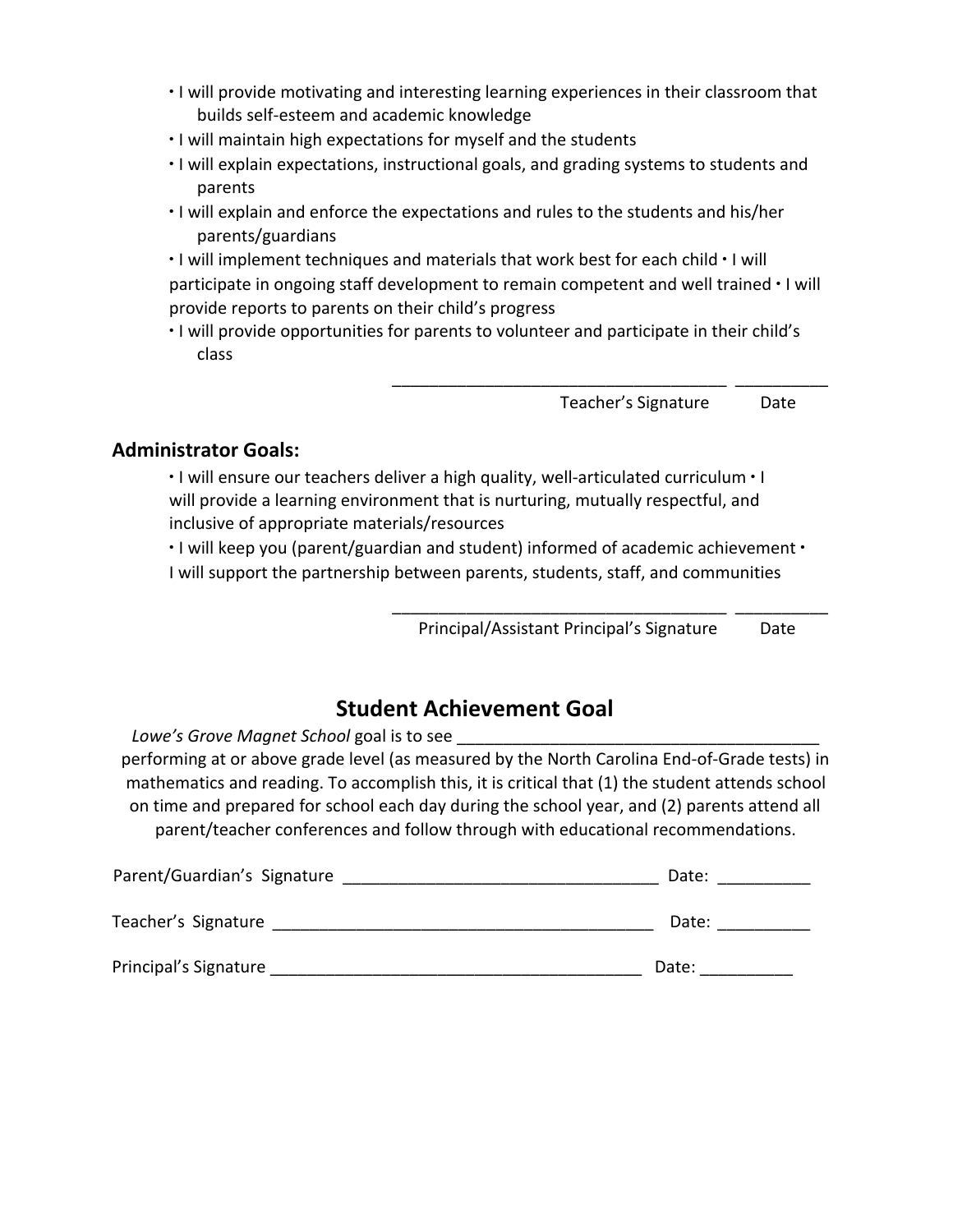

# **Durham Public Schools Student/Parent/School Compact** *Shepard Magnet IB Middle School*

Nosotros sabemos que el aprendizaje puede tomar lugar solo cuando hay una combinación de esfuerzos, interés y motivación. Nosotros estamos todos comprometidos con

\_\_\_\_\_\_\_\_\_\_\_\_\_\_\_\_\_\_\_\_\_\_\_\_\_\_\_\_ progreso en la escuela. Nosotros estamos hacienda lo mejor

para promover sus logros.

Este convenio es us acuerdo para trabajar en sociedad. Nosotros creemos que este convenio será satisfactorio para el esfuerzo de nuestro equipo. Juntos nos aseguraremos del éxito de nuestros objectivos.

### **Como un estudiante, yo:**

- ∙ voy a leer al menos por 30 minutos por día
- ∙ estaré preparado para la escuela cada día (con la tarea completa)
- ∙ discutiré lo que yo he aprendido en la escuela con mis padres/guardianes ∙
- seguiré el Código de Conducta del Estudiante (reglas de las escuelas) ∙ preguntaré a mi maestro cuando yo no entienda algo
- ∙ voy a ir a la biblioteca pública o de la escuela al menos una vez por semana ∙ limitaré el tiempo de ver la TV

Firma del Estudiante Fecha

\_\_\_\_\_\_\_\_\_\_\_\_\_\_\_\_\_\_\_\_\_\_\_\_\_\_\_\_\_\_\_\_\_\_\_\_ \_\_\_\_\_\_\_\_\_\_

## **Como padre/guardián/representante, yo:**

- ∙ programar un horario de estudios diario en un lugar tranquilo
- ∙ hablaré con mi hijo(a) acerca de las actividades escolares todos los días ∙
- reforzaré los reglamentos escolares
- ∙ averiguaré como mi hijo(a) está progresando, atendiendo a conferencias, revisando su trabajo escolar o llamando a la escuela
- ∙ animaré a mi hijo(a) para quqe practique la lectura y pueda hacerlo por si mismo ∙ limitaré el tiempo de ver TV y seleccionaré programas didácticos
- ∙ tendré a mi hijo(a) en la escuela a tiempo cada día
- ∙ seguiré atráves de las recomendaciones de apoyo educacional de las programas escolares tales como programas de días extendidos, etc.

∙ me aseguraré de que el estudiante duerma un minimo de 9 horas todas las noches ∙ me aseguraré de que hijo(a) tome el desayuno todos los días (en la casa o en la escuela)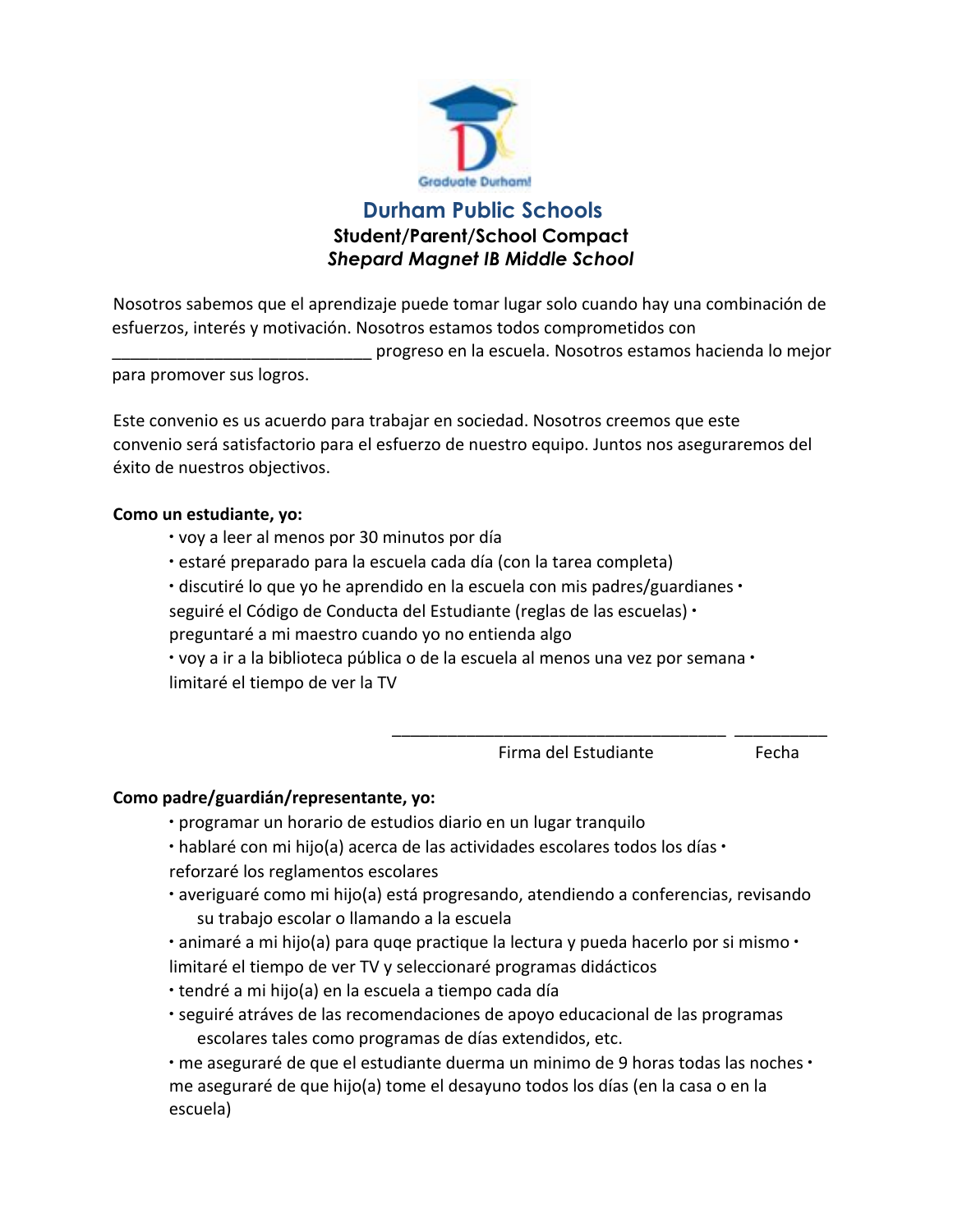| Como la escuela, los maestros y los administradores:                                                                                                                                                  |  |
|-------------------------------------------------------------------------------------------------------------------------------------------------------------------------------------------------------|--|
| • proveer, motivar y estimular a experiencias de aprendizaje in los salones de clases •<br>explicar los objectivos instruccionales y el sistema de calificaciones a los estudiantes y a<br>los padres |  |
| • explicar los reglamentos y las normas a los estudiantes y a sus padres/guardiánes •<br>continuar en su mejoramiento y agregar mas destrezas a fin de que sea mas<br>competente y este más entrenado |  |
| • comunicarse y cooperar con cada padre/guardián para asegurar la mejor educación<br>posible                                                                                                          |  |
| · implementar técnicas y materiales para trabajar lo mejor posible con cada<br>estudiante                                                                                                             |  |
| · participar en actividades de desarrollo de personal                                                                                                                                                 |  |
| · proveer los reportes a los padres sobre los progresos de sus niños                                                                                                                                  |  |
| · proveer oportunidades de ser voluntarios y participar en el salón de clases de su<br>$ni\tilde{p}$ o(a)                                                                                             |  |
| Firma del Maestro<br>Fecha                                                                                                                                                                            |  |
| Como distrito, Las Escuelas Públicas de Durham emplearán maestros y<br>administradores quienes:                                                                                                       |  |

- ∙ cumplir con una alta calidad y un curriculum bien articulado
- ∙ proveer un ambiente de aprendizaje que sea respetuoso y que incluya materiales/recursos apropiados
- ∙ mantener informado (a los padres/guardians y los estudiantes) de sus logros académicos
- ∙ apoyo en sociedad con los padres, estudiantes, personal y la comunidad

Firma del Director Fecha

\_\_\_\_\_\_\_\_\_\_\_\_\_\_\_\_\_\_\_\_\_\_\_\_\_\_\_\_\_\_\_\_\_\_\_\_ \_\_\_\_\_\_\_\_\_\_

\_\_\_\_\_\_\_\_\_\_\_\_\_\_\_\_\_\_\_\_\_\_\_\_\_\_\_\_\_\_\_\_\_\_\_\_ \_\_\_\_\_\_\_\_\_\_ Firma de los Padres/Guardiánes Fecha

## **Realización de los Objectivos Estudiantiles**

*Shepard Magnet School* el objectivo es ver \_\_\_\_\_\_\_\_\_\_\_\_\_\_\_\_\_\_\_ el desempeño en matemáticas y lectura en un alto nivel (el cual es medido por los exámenes de Fin de Grado de Carolina del Norte). Para cumplir con esto, que es tan critic, (1) el estudiante atiende a la escuela al menos 90% de cada año escular, (2) padres atender a todas las conferencias y seguir las recomendaciones educacionales.

| Firma de los Padres/Guardián | Fecha: |
|------------------------------|--------|
|                              |        |
| Firma del Maestro            | Fecha: |